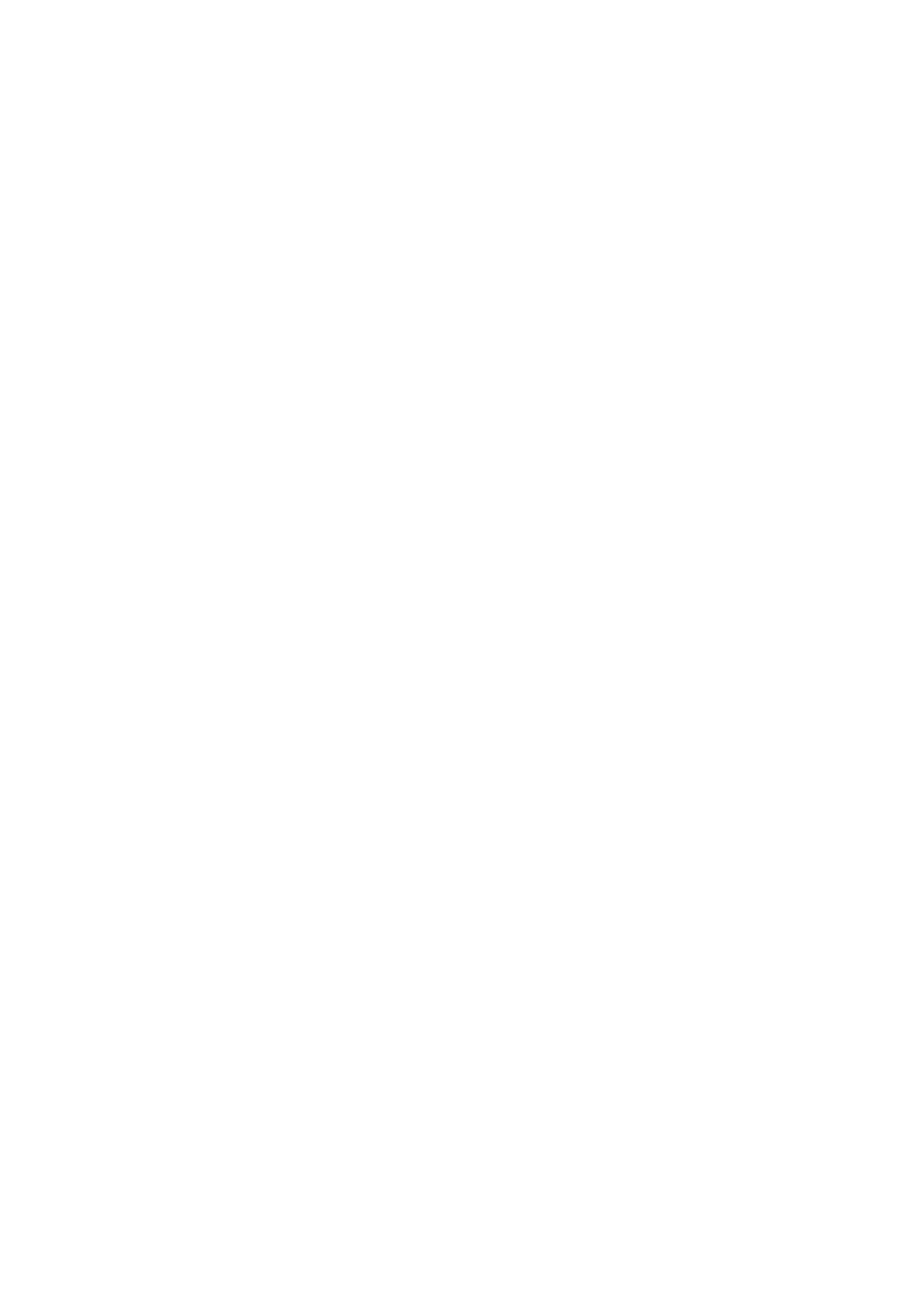# Indian Strategic-Military Transformation Revolutionary in Nature, Evolutionary in Character

#### Executive Summary

This policy brief examines the ways and means by which an Indian strategic-military transformational initiative may be conceptualised and instituted. As an emerging power with one of the largest armed forces in the world, the Indian strategic-military establishment – given its continued reliance on third-generation equipment, pyramidal organisational structures, and on conventionally-designed concepts of operations will progressively find itself hampered in addressing the challenges that twenty-first century battlespaces will increasingly pose. In a bid to sense and respond adequately to such challenges, this policy brief lays out the background and a pathway against and along which the Indian strategic-military establishment can trigger and sustain a strategic-military transformation programme. This will involve, in the first instance, recognising that the nature and character of the twenty-first century global strategic-military commons is undergoing a radical change; second, putting in place a sustained process by which revolutionary military concepts that can exploit asymmetric opportunities in emergent battlespaces can be created; third, by identifying and developing critical and emergent areas of science and technologies that can be weaponised; fourth, by undertaking innovative and weaponisable concept-technology pairings; fifth, by building flattened and modular organisational structures that can take advantage of advanced information and communication technologies to foster highly efficient and sensitive command and control systems; and sixth, by designing and employing military operations that deliver tangible effects across the physical, informational and, most importantly, cognitive domains. The policy brief concludes by recommending the creation of a core transformational space and process which would spearhead the Indian strategic-military transformational initiative and which, over time, by exerting a centrifugal-like force, would have its impact across the entire Indian strategic-military

spectrum thereby enabling the Indian strategic-military transformation initiative to be revolutionary in nature while being evolutionary in character.

#### Introduction

The disintegration of the bi-polar world into a multi-polar international system has proliferated competing interests that are strategic, economic, socio-cultural, and political in nature – all this occurring within a context of constant change and flux. Simultaneously, there have been other, often subtle, but no less critical, changes that have taken place. The most critical of them has been the advent of the so-called Age of Information that has brought in its wake a plethora of technologies, which – more often than not – has called into question fundamental issues such as the nature and character of "the human", of "the social", of "security", etc. Thus, as Manuel Castells points out, " [w]e live in confusing times...[because]...the intellectual categories that we use to understand what happens around us have been coined in different circumstances, and can hardly grasp what is new by referring to the past." Castells further points out that by "around the end of the second millennium of the common era a number of major social, technological, economic, and cultural transformations came together to give rise to a new form of society, the network society…"1 Collectively, these and other phenomena have contributed to a significant complexification of politico-strategic-military affairs.

This has led some of the more progressive, and perhaps speculative, theorists of war and military affairs to assert that even "[a] cursory look into the development of some of the most time-honoured ideas that comprise the principles [of war] will find historical contexts that are completely foreign to us today"<sup>2</sup> and that a heightened awareness of these changes "…will, in the coming decade…unfetter us from the requirement to be synchronous in time and space…"3 They insist that the "time we live in [is] unlike

<sup>&</sup>lt;sup>1</sup> Castells, Manuel, *The Rise of the Network Society: The Information, Economy, Society and Culture, Vol. I, Oxford: Wiley-Blackwell Pub., 2010, p xyii* 

<sup>2</sup> Leonhard, Robert, R., *The Principles of War for the Information Age*, New York, NY: Presido Press, 1998, p 9

<sup>&</sup>lt;sup>3</sup> Stenbit, John, "Introduction" in Alberts and Hayes, Power to the Edge: Command and Control in the Information Age, Information Age Transformation Series, Washington, DC: US DoD, CCRP, 2003, p xiii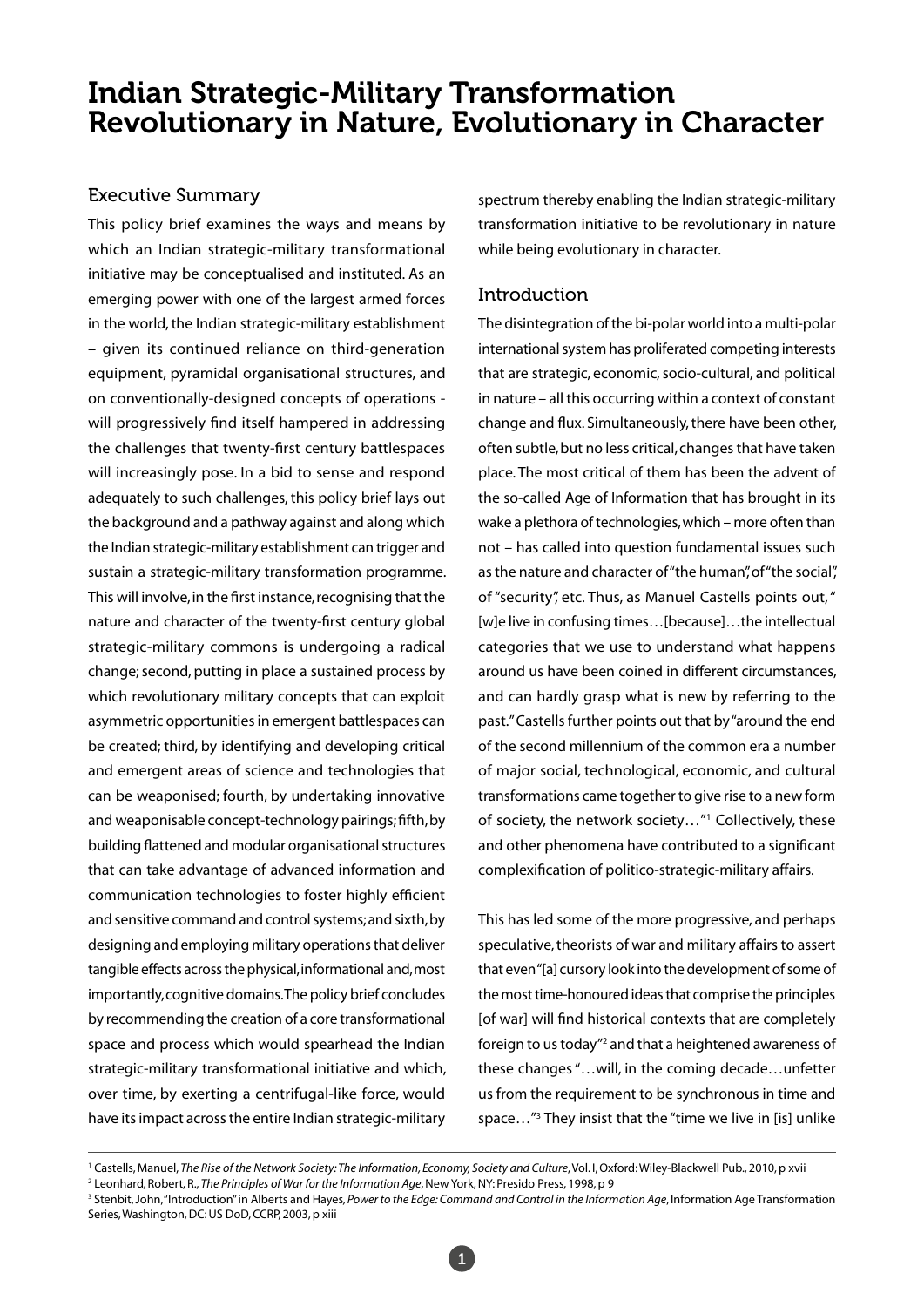any other, a time when the pace of change demands that *we change*…it is a time when our analysis methods are becoming less and less able to shed light on the choices we face."4

In effect, what these military theorists and scholars of strategy and war are urging is for the abandoning of a paradigm in which "…we still persist in studying a type of warfare that no longer exists and that we shall never fight again."5 Others - like Szafranski - when discussing war in the Age of Information, even call for different "modes of response" to what are claimed to be the emerging "epistemological challenges" that modern-day governments and societies have to contend with.<sup>6</sup> It is, therefore, not uncommon to increasingly hear reiterated that the emergent *battlespace* is among the most complex phenomena of the twenty-first century, and it is this which draws our attention to the emergence of a qualitatively different 'strategic commons'. This suggests that one of the critical pre-requisites for a nation-state to be an effective and impactful player in this emerging strategic commons is to reorient or, if necessary, redesign – in fundamental terms – the nature and character of its strategic-military power and capabilities in ways that are responsive to the opportunities and threats afforded by it.

In what follows, after briefly detailing the principal features of the emergent strategic commons of the twenty-first century, we will (i) outline India's emergent strategicsecurity calculus, (ii) identify the necessary pre-conditions for the development of an Indian strategic-military transformation, and (iii) lay out a tentative roadmap by means of which an Indian strategic-military transformation initiative - one that is cognitively and materially different from a project of modernisation – may be designed and operationalised.

## The Emerging Strategic-Military Commons of the Twenty-first Century

Without discounting the possibility of inter-state wars being fought in the classical manner in the foreseeable future, the profusion of information-centric and digital technologies leads us to suggest that the character of the battlespace of the twenty-first century will be increasingly fragmented and granular. One of the principal reasons for this is that high-intensity wars will progressively become financially and economically unsustainable. By way of an example one could cite figures amounting to US\$4-6 Trillion spent by the U.S. on its most recent campaigns in Afghanistan and Iraq.7 Additionally, the U.K. (a primary coalition partner in the war) is said to have spent approximately £4.5 billion on the Iraq campaign, and if the costs of the Afghan campaign are included, the cumulative costs rise to approximately £20 billion.<sup>8</sup> This state of affairs would lead most combatants to seek cheaper ways of waging war.

A second, and equally important, reason for the fragmentation of the emergent battlespace is the observation that global militaries have been compelled to make in the aftermath of the Iraq War of 2003. They have recognised that the asymmetric lead that the U.S. military forces have over the rest of the world is, for the foreseeable future, unassailable. In this connection, it is interesting to note that the Chinese strategic-military establishment has also reached similar conclusions.<sup>9</sup> In other words, there is an emerging collective assessment that a direct confrontation with a military force as well equipped as the American military juggernaut would lead to disaster.

<sup>4</sup> Alberts, Gartska, Stein, Signouri, *Understanding Information Warfare*, Washington, DC: US DoD, CCRP, 2002, p xiii.

<sup>5</sup> Quoted in Leonard, Robert, L., *The Principles of War for the Information Age*, p 1

<sup>6</sup> Mentioned in Arquilla and Ronfeldt, "The Advent of Netwar (Revisited)" in Arquilla and Ronfeldt (Eds.), *Networks and Netwars: The Future of Terror, Crime, and Militancy*, Santa Monica, CA: RAND, 2001, p 14

<sup>&</sup>lt;sup>7</sup> Bilmes Linda, J., "The Financial Legacy of Iraq and Afghanistan: How Wartime Spending Decisions Will Constrain Future National Security Budgets", *Harvard Kennedy School (HKS) Faculty Research Working Paper Series,* RWP13-006, March 2013. Available at https://research.hks.harvard.edu/publications/ getFile.aspx?Id=923 Accessed on June 20, 2013. See also Stiglitz and Bilmes, *The Three Trillion Dollar War: The True Cost of the Iraq Conflict,* London: Allen Lane, 2008; Bilmes and Stiglitz, "The long-term costs of conflict: the case the Iraq War", in Derek L. Braddon and Keith Hartley (Eds.), *The Handbook on the Economics of Conflict,* Cheltenham, UK: Edward Elgar Publishing: 2011

<sup>&</sup>lt;sup>8</sup> See Ledwidge, Frank, *Investment in Blood: The True Cost of Britain's Afghan War*, New Haven: Yale Univ. Press, 2013; See also "Cost of wars in Iraq and Afghanistan tops £20bn", BBC News UK, June 20, 2010. Available at http://www.bbc.co.uk/news/10359548. Accessed on June 5, 2013

<sup>9</sup> Heng, Gao, "Future Military Trends" in *Chinese Views of Future War*, Revised Edition, Michael Pillsbury (Ed.), Washington, DC: National Defense Univ. Press, 1998, p 94. Note: This assessment was made post the prosecution of the First Gulf War (1991) by the USA. Not much would have changed since then in the Chinese assessment. If anything, their assessments would have been further reinforced by the U.S. performance both in Afghanistan and Iraq since 2001.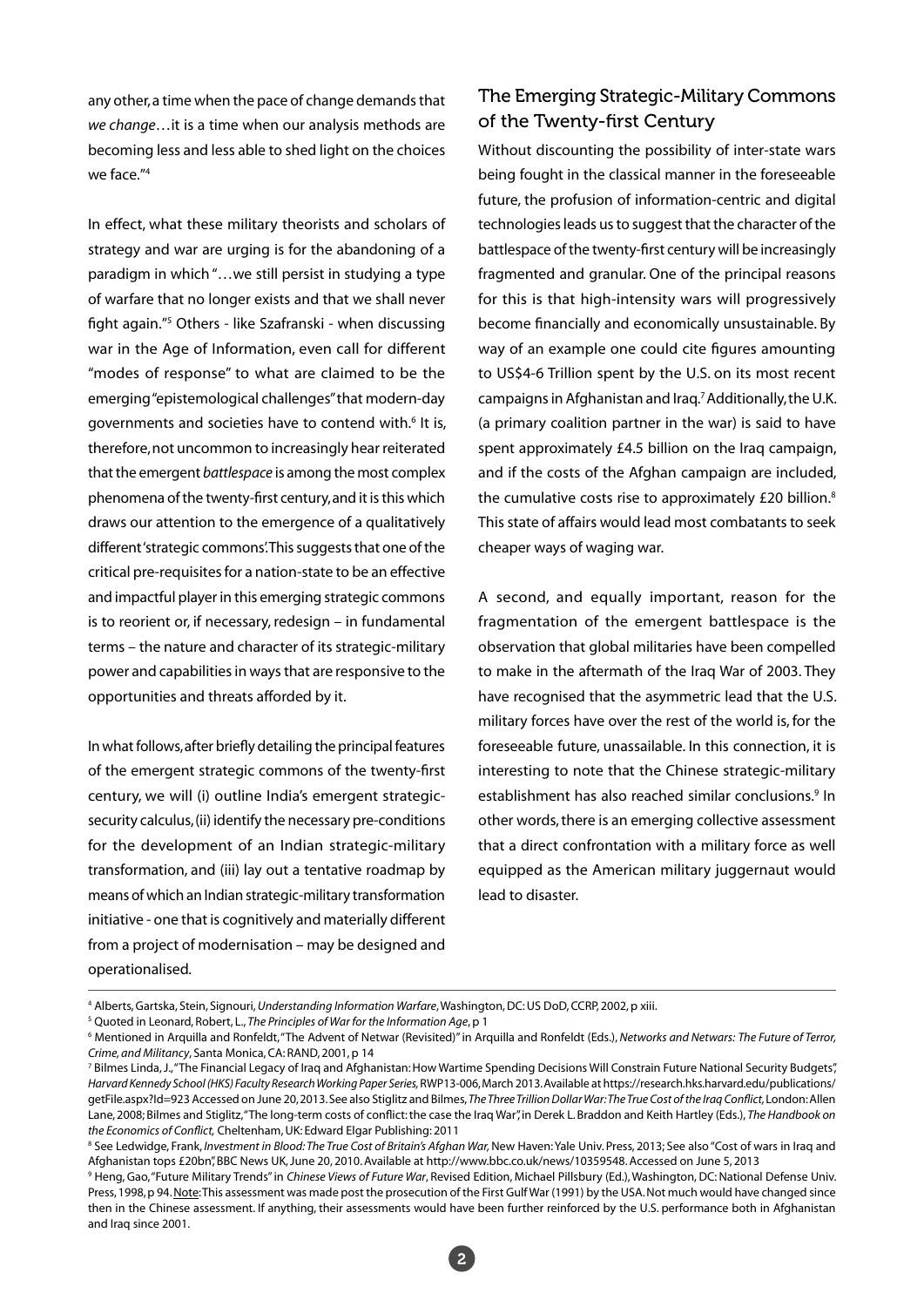Significantly, however, having recognised and accepted such instances of technological and *matériel* asymmetry, global strategic-military establishments have also discerned – and this has been borne out and reinforced by recent campaign experiences – that despite their overwhelming *matériel* and technological superiority, the U.S. military forces have often found themselves at a disadvantage in close-quarter combat conditions. Examples such as the Battle of Mogadishu (Oct 1993), the Second Battle of Fallujah (Nov–Dec 2004), among others, suggest that much of the American strategic and combat capabilities – in this instance being representative of those displayed by highly technologised military forces - can be blunted if they are drawn into battles fought in (i) heavily populated areas, and (ii) in areas where freedom of manoeuvre is limited. The lessons drawn from these and other recent American experiences have been, essentially, two-fold in nature. By creating conditions wherein a heavily technologised force is compelled to engage in battle in heavily populated spaces and in terrains (physical, informational and cognitive) where its freedom of manoeuvre is restricted, first, the cost of battle (where cost is construed not simply in economic terms, but also in terms of casualties which, aside from having negative strategic-political consequences, disrupts the fluidity of combat operations) rises significantly; secondly, such conditions considerably degrade the ability of technologically superior forces to bring to bear the advantages of, among other things, their advanced standoff weaponry and surveillance assets.<sup>10</sup> Abstracting out of these conclusions, it could thus be ventured that war and its conduct, in the foreseeable future, may also be expected to increasingly unfold across what is currently referred to as "the human terrain". This will inevitably bring in its wake a considerable dilution of the ability to identify and confront adversarial targets with high degrees of precision which, in turn, will lead to higher levels of collateral damage thereby raising the strategic-political costs of any engagement.<sup>11</sup>

While this is already true in the case of irregular warfare where at least one of the combatants is a non-state actor, there is an increasing probability that professional militaries will use similar means to disorient their more structured (and, possibly, technologically advanced) adversaries as a means to gain tactical and, in some cases, even strategic advantages. Thus, in the foreseeable future, it is suggested that while conventionally-organised forces will continue, for the most part, to pose conventional threats, in the face of overwhelming force, some elements of such forces may be expected to re-create and re-present themselves asymmetrically. A potent example of this was the "transformation" of the Iraqi Armed Forces post its battlefield defeat by the U.S.-led Coalition forces in 2003. The overpowering combat force brought to bear by the U.S.-led Coalition forces shattered and splintered the Iraqi Armed Forces which, as a consequence, lost its cohesiveness as a conventionally-organised combat entity. While this sounded the death-knell of the formal Iraqi Armed Forces, armed elements of it rapidly organized themselves (more often than not in collusion with foreign Al Qaeda fighters) into 'combat cells' and initiated a ferocious subversive campaign against the U.S.-led Coalition forces. This campaign, which was primarily conducted using urban warfare tactics involving IEDs (Improvised Explosive Devices), ambushes, targeted killings, and by a vicious propaganda program aimed at inciting the local populace against the Coalition forces, compelled the U.S.-led forces to adopt – at least in the initial stages – a defensive orientation, which exponentially raised the political costs of the war and deprived the Coalition forces of the benefits of the initiative that they had initially seized in the battlespace.

While the aforementioned example was dictated by conditions of necessity, it is likely that in the foreseeable future a nation-state's forces may deliberately choose to adopt a more amorphous form backed by unconventional combat methods to confront a technologically superior force. As may be expected, such a state of affairs will call

<sup>10</sup> See, for example, Poole, Frank, *Phantom Soldier: The Enemy's Answer to US Firepower*, Emerald Isle, NC: Posterity Press, 2002

<sup>&</sup>lt;sup>11</sup> One example of this is the fallout from the drone attacks that the U.S. forces have launched against the Taliban. Thus, for example, a "...study by Stanford Law School and New York University's School of Law calls for a re-evaluation of the practice [that of drone attacks], saying the number of "high-level" targets killed as a percentage of total casualties is extremely low -- about 2 per cent. See "Drone strikes kill, maim and traumatize too many civilians, U.S. study says", CNN Wire Staff, Sept. 26. 2012. Available at http://edition.cnn.com/2012/09/25/world/asia/pakistan-us-drone-strikes. Accessed on June 20, 2013. See also "Emerging from the shadows: US covert drone strikes in 2012", Woods, Chris, Searle, Jack, and Ross, Alice, K., *The Bureau of Investigative Journalism*, Available at http://www.thebureauinvestigates.com/2013/01/03/emerging-from-the-shadows-us-covert-dronestrikes-in-2012-2/. Accessed on June 20, 2013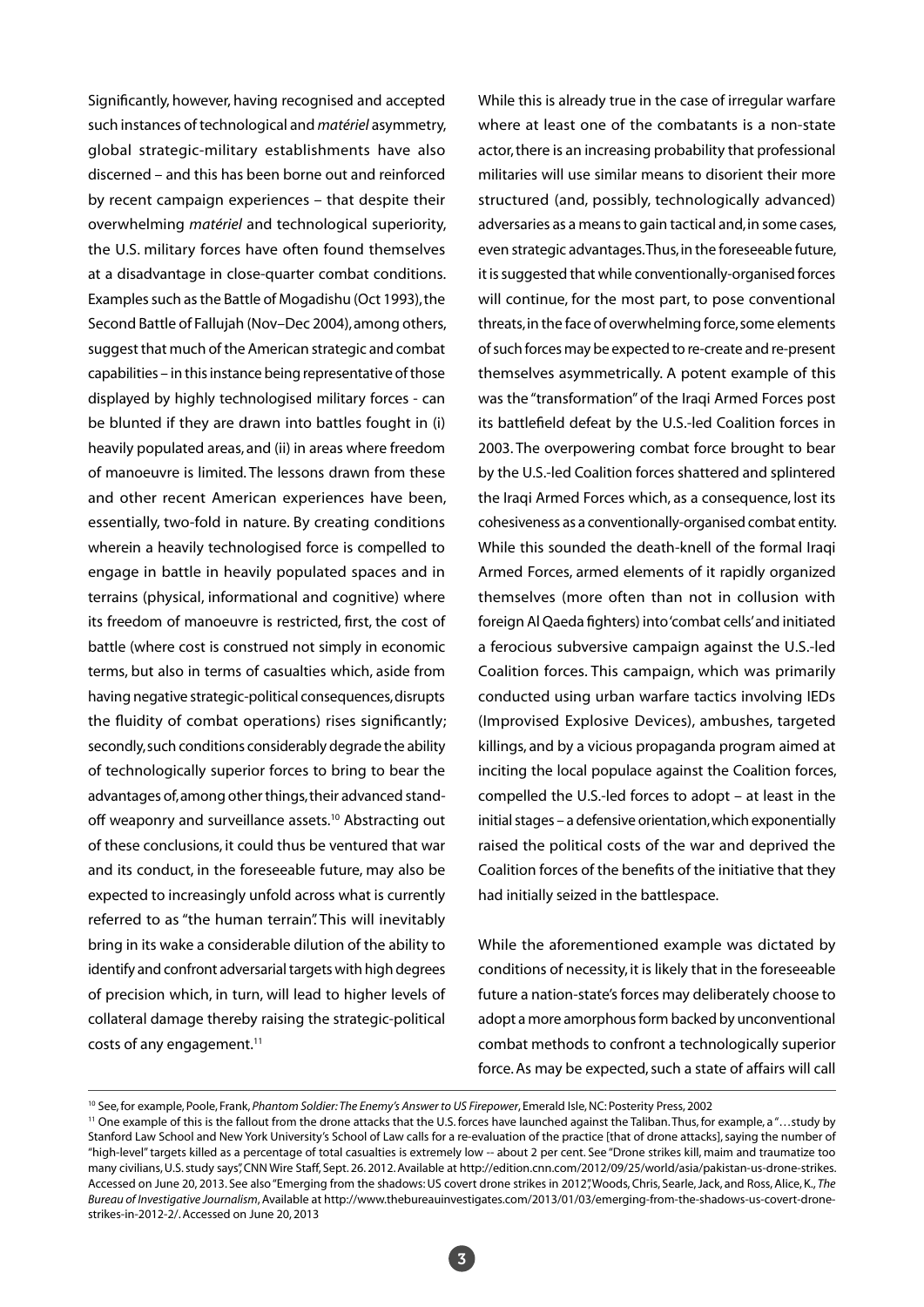for a fresh re-evaluation of current combat doctrines and postures by the more formalised and hierarchically organised strategic-military establishments.

This brief analysis leads us to suggest the following as being signatures of emergent battlespaces and of constituting – particularly when considered in capabilitycentric terms – the emergent strategic-military challenges of the twenty-first century:

- 1. Combat Operations unfolding in built-up areas
- 2. Degradation of a state-military's heavy-weapons capabilities
- 3. Face-off between structured and unstructured/ irregular forces
- 4. Employment of hyper-camouflage
- 5. Enforcing/engaging in disjointed mobility
- 6. Forcing battle simultaneously across multiple terrains (physical, informational and cognitive)
- 7. Leveraging information, molecular and biological sciences and technologies to achieve strategic and tactical advantages in a variety of battlespaces
- 8. Using commercially-off-the-shelf (COTS) technologies to self-organize and synchronise operations
- 9. Denial of the employment of a pervasive info-structure (like the Global Information Grid) to envelope the nooks and crannies of the post-modern battlespace

### India's Emergent Strategic-Security **Calculus**

If the emergent conditions of the twenty-first century strategic-military commons as described above serve as a contextual backdrop, then India's emergent strategicsecurity calculus can be said to be constituted by *seven generic conditions*. Thus, any Indian strategic-military transformational project will necessarily have to develop concepts and technologies against the backdrop of these strategic-military possibilities. These may be listed as under:

- 1. Low Intensity and Sub-Conventional Conflicts Domestic/Overseas
- 2. Conventional Conflicts (primarily region-specific) where the maximal condition would involve a twofront war plus an out-of-area theatre of operations; the most likely condition would be a one-half front war
- 3. Nuclear, Chemical, Biological attacks against force and value centres
- 4. Singular and/or sustained attacks on civil and military infrastructure using cyber-centric, high-energy, and electro-magnetic weapons
- 5. Single or multiple localised Out-of-Area Contingencies
- 6. Expeditionary and Area-Control operations to protect resource bases overseas
- 7. As a node in a (likely, international) Coalition

Additionally, from a capability-centric point of view, the Indian strategic-military establishment may have to confront:

- 1. An ultra-high-tech adversary or multiples thereof
- 2. A combinatorial adversarial alliance involving low-tech and high-tech capabilities
- 3. An ultra-low-tech adversary or multiples thereof
- 4. An adversary (or multiples thereof) employing an admixture of high-technology and very lowtechnology
- 5. An approximate peer-competitive (in terms of technology) adversary (or multiples thereof )

Against this backdrop, even a cursory assessment of India's current strategic-military profile suggests that it remains woefully inadequate – in capability-centric terms - to address the emergent challenges as outlined above. Though boasting the third-largest volunteer war-fighting force in the world with a reasonable complement of heavy weapons capabilities, the profile of the Indian Armed Forces remains decidedly third-generation in nature and character. The legacy-equipment component of the Indian Armed Forces remains high which, when coupled with its associated operational doctrines, will increasingly prove to be burdensome when dealing with the strategic-security challenges of the twenty-first century.

To the extent that the Indian strategic-military establishment has been inducting newer weaponsystems, the model of weapon/equipment acquisition and induction remains focused on modernisation when the need of the hour – given the emergent global strategicsecurity calculus – is to be transformational. Thus, for example, in the recent past India has (i) acquired and inducted a number of airborne electronic warfare and (manned and unmanned) surveillance platforms, (ii) augmented its strategic heavy and medium lift capability;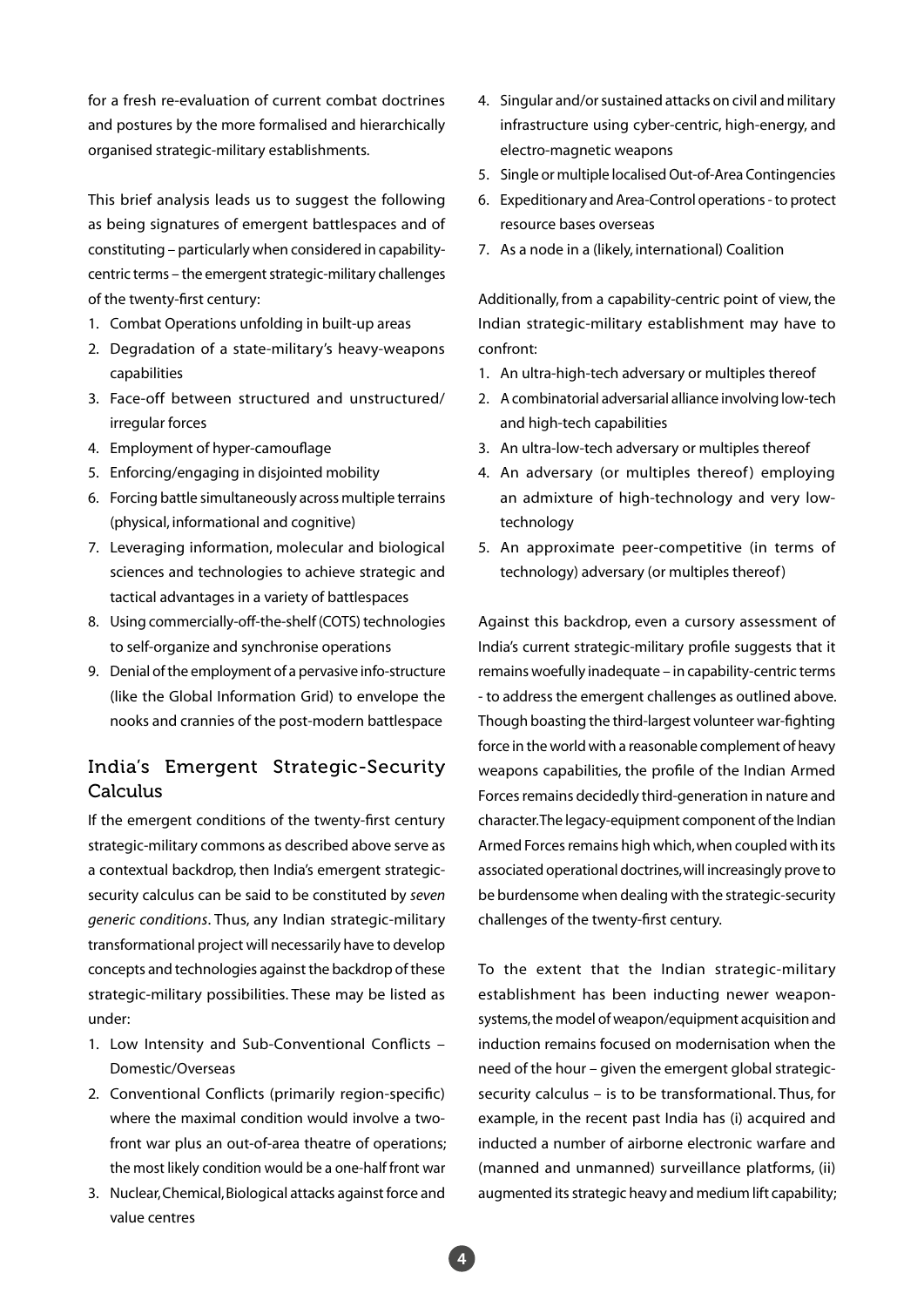introduced tactical ground-attack helicopters and a variety of short and medium range missiles (including supersonic cruise missiles), and (iii) increased the complement of its strike combat aircraft. Additional measures have been (and are being) taken to strengthen the Indian nuclear capability (including miniaturising warhead sizes and developing multiple warhead re-entry capabilities) and related land and sea-based delivery platforms. While each of these acquisition and deployment programmes are efforts to modernise the capability-profile of the Indian strategic-military forces – and to that extent they are laudatory exercises – nevertheless, they retain and reinforce a perspective that presumes a threat-calculus that is conceived in terms of conventional threats (expressed conventionally) emanating from India's western and northern borders.12

While there is some merit in retaining these traditional and conventional perspectives on potential sources of threats and their attendant battlespaces, the critical question to be asked is whether or not these perspectives will retain their relevance as India's profile as an emergent power in the twenty-first century matures. The matrix provided below attempts a provisional summarisation of this state of affairs.

| Forms of War                   |                                                       | 20 <sup>th</sup> Century |                                           | Emergent |                |                                                             |
|--------------------------------|-------------------------------------------------------|--------------------------|-------------------------------------------|----------|----------------|-------------------------------------------------------------|
| Technology<br><b>Status</b>    | Levels of<br>Warfare<br>Mode of<br><b>Operability</b> | Strategic                | NBC, Conventional, LIC<br><b>Tactical</b> | Local    | Global         |                                                             |
| Legacy<br>Technology           | Platform<br>Centric                                   | $\circ$                  | $\circ$                                   | C        | $\circledcirc$ |                                                             |
|                                | Net-<br>Enabled                                       | Ω                        | O                                         | ◉        | $\circledcirc$ |                                                             |
| State-of-the-art<br>Technology | Network<br>Centric                                    | ◉                        | O                                         | ◉        | ◉              | <b>CAPABLE</b><br><b>SEMI-CAPABLE</b><br><b>NOT CAPABLE</b> |

#### *Figure1: Situating the current Indian Strategic-Military Capability*

### An Indian Strategic-Military Transformation Initiative: Essential Pre-conditions

The preceding discussion on the nature and character of the emergent strategic-military commons suggests that it would be foolhardy to deny that there is now an urgent and overriding need to rethink how future wars may evolve and how to prepare for and wage such wars. The importance of this is further underscored by the fact that the current transformation in strategicmilitary affairs (alternately, a transformation in and of the global strategic-military commons) is a world-wide

phenomenon that cannot be ignored or wished away. In this sense, therefore, from the perspective of a nation-state, it becomes *a strategic-military imperative to determine how and under what conditions the evolution of war and combat capabilities is taking place and to urgently explore the possibilities of exploiting this fast-becoming-common paradigm of war and combat*.

For the Indian strategic-military establishment, to effectively initiate a deep, sustained and meaningful transformation programme, it is necessary to first identify

<sup>&</sup>lt;sup>12</sup> The use of the word "conventional" here includes scenarios involving the potential use of and/ or defending against nuclear weapons. The point that is being made here is that such scenarios are constructed/ imagined conventionally, that is to say, in traditional terms. In other words, the need of the hour is to rethink – creatively – how nuclear weapons may be used by and/ or against Indian interests strategically and tactically.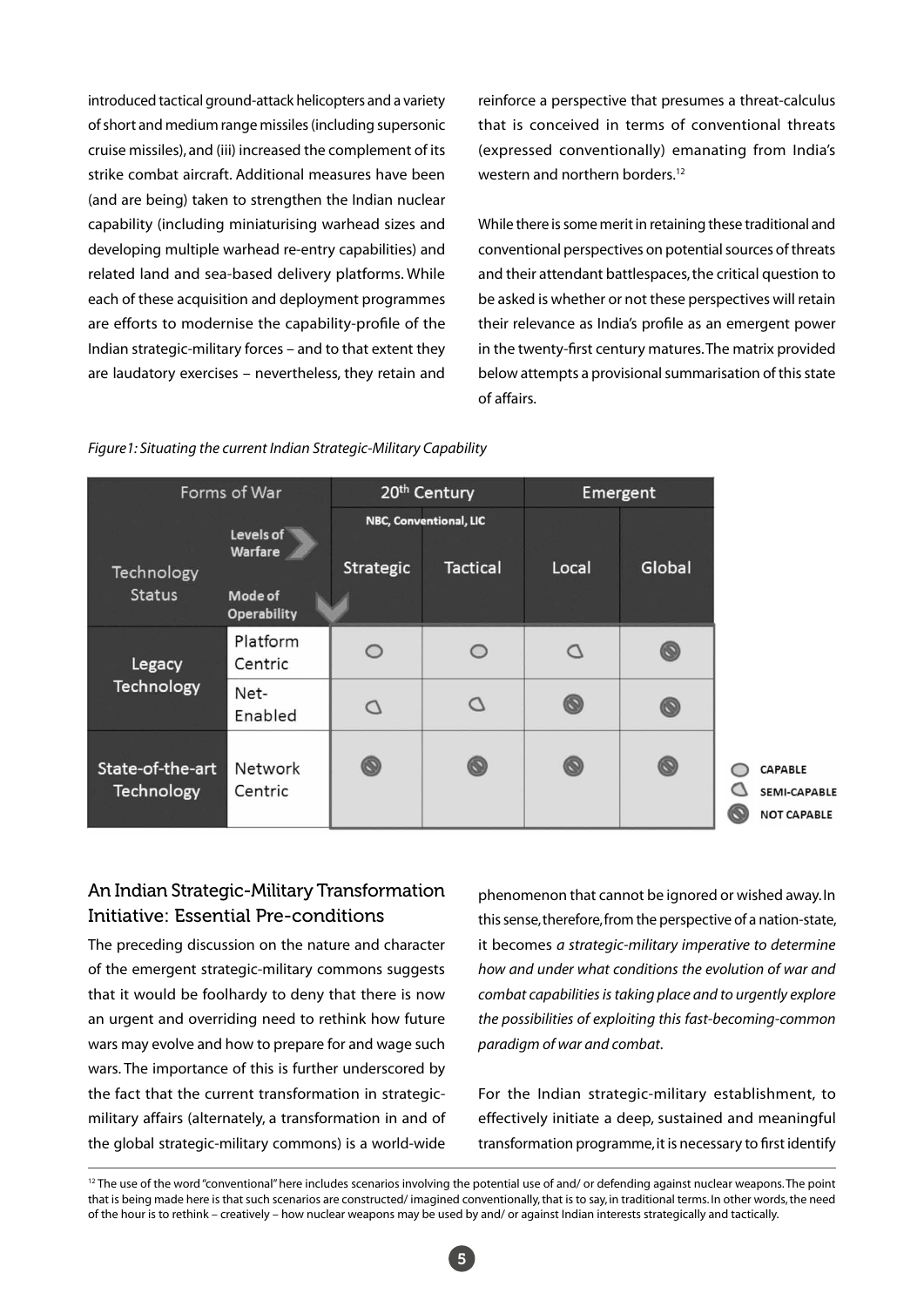the low-level transformations that are contributing to and/or will contribute to the emergence of new (or different) ways of thinking about war. Aside from the conceptual work that this will entail, such an initiative will also require intensive testing – physical and simulated – with field formations, operational and strategic decisionmaking nodes. This will allow the principles underlying a comprehensive strategic-military transformational project to metastasise and will result in its gradual absorption as an organising principle for and within the Indian strategicmilitary establishment.

Optimally, transformational concepts, technologies, and applications should allow a strategic-military establishment to explore new (alternatively, asymmetrically different) operational concepts and paradigms. Unfortunately, as mentioned above, the current and on-going modernisation efforts of the Indian strategic-military establishment are restricted to the introduction of newer weapon platforms, which are a little more than enhancements of thirdgeneration combat and force-multiplier equipment, and the employment of add-on digital capabilities, which merely involves the use of information technology to marginally enhance the lethality index of the Indian strategic-military forces. Neither of these efforts are sufficient nor are they effective – either individually or collectively – in either qualitatively transforming the nature of the Indian strategic-military force, which remains decidedly third-generation in nature, or of its organisation, which remains stove-piped and hierarchical in design and structure. Put another way, it could be said that if net-centricity is considered to be one prominent signature of a strategic-military transformation relevant to the demands of the twenty-first century strategic commons, then the current and on-going Indian strategicmilitary modernisation efforts do little in this regard. In effect, the modernisation efforts of the Indian strategicmilitary establishment remain, at best, a heightened form of net-enablement grounded within a platform-centric world-view.

The object of any future-oriented strategic-military transformational initiative lies in the development of a capability that is able to absorb all variables that present themselves for every interim variation of the full spectrum of warfare – from the platform-centric to the fully networked and beyond. Thus, the original *concept of operations* envisioned by the theorists of the networkcentric paradigm of war, which forms the kernel of what is commonly known as the "transformation of force project", involved *operating in the physical battle-space and deriving force-multiplier benefits by leveraging the Informational and Cognitive Domains.* In all of this, the Cognitive domain was and remains under-explored as the focus of interest continues to be fixated on exploiting the technological and operational benefits of networking and connectivity within the battlespace. However, if, as Szafranski suggests, "military power resides in the domain of the mind and the will…the provinces of choice, 'thinking', valuing or 'attitude,' and insight or 'imagination'"13, then *the cognitive domain retains the greatest transformative potential* to "fuel the nightmares and disorientation…in the enemy's internal world."14

To this end, the primary macro-objective of an Indian strategic-military transformation effort should be oriented towards the development of capabilities that will enable the designing and employment of effects-based operations (EBOs) that could be delivered in the form of "global strikes" and whose effects can be calibrated to have not only global effects, but also granular, local, and trickledown effects, which can be both kinetic and non-kinetic in nature and character.<sup>15</sup> When designed and employed effectively, such measures, among others, will enable the Indian strategic-military ensemble to better engage in fragmentary battlespaces and target adversarial forces who may be distributed across the physical, informational and, most importantly, cognitive domains. *To effectively develop such capabilities will, in turn, require a concomitant emphasis on the creation of revolutionary military concepts and technologies that will allow for the design of such multilayered and multi-level operations*.

<sup>&</sup>lt;sup>13</sup> Szafranski, Richard, "Neocortical Warfare? The Acme of Skill," in *In Athena's Camp: Preparing for Conflict in the Information Age*, Ed. J. Arquilla and D. Ronfeldt, (Eds.), Santa Monica: Rand Corp., 1997, p 395 and 407 respectively. <sup>14</sup> Ibid. My emphasis.

<sup>&</sup>lt;sup>15</sup> For a fuller description of effects-based operations see Davies, Paul, *Effects-based Operations: A Grand Challenge for the Analytical Community*, Santa Monica, CA: RAND, 2001, MR-1477-USJFCOM/AF; Smith, Edwards, A., *Effects Based Operations – Applying Network Centric Warfare in Peace, Crisis and, War*, Information Age Transformation Series, Washington, DC: US DoD, CCRP, 2003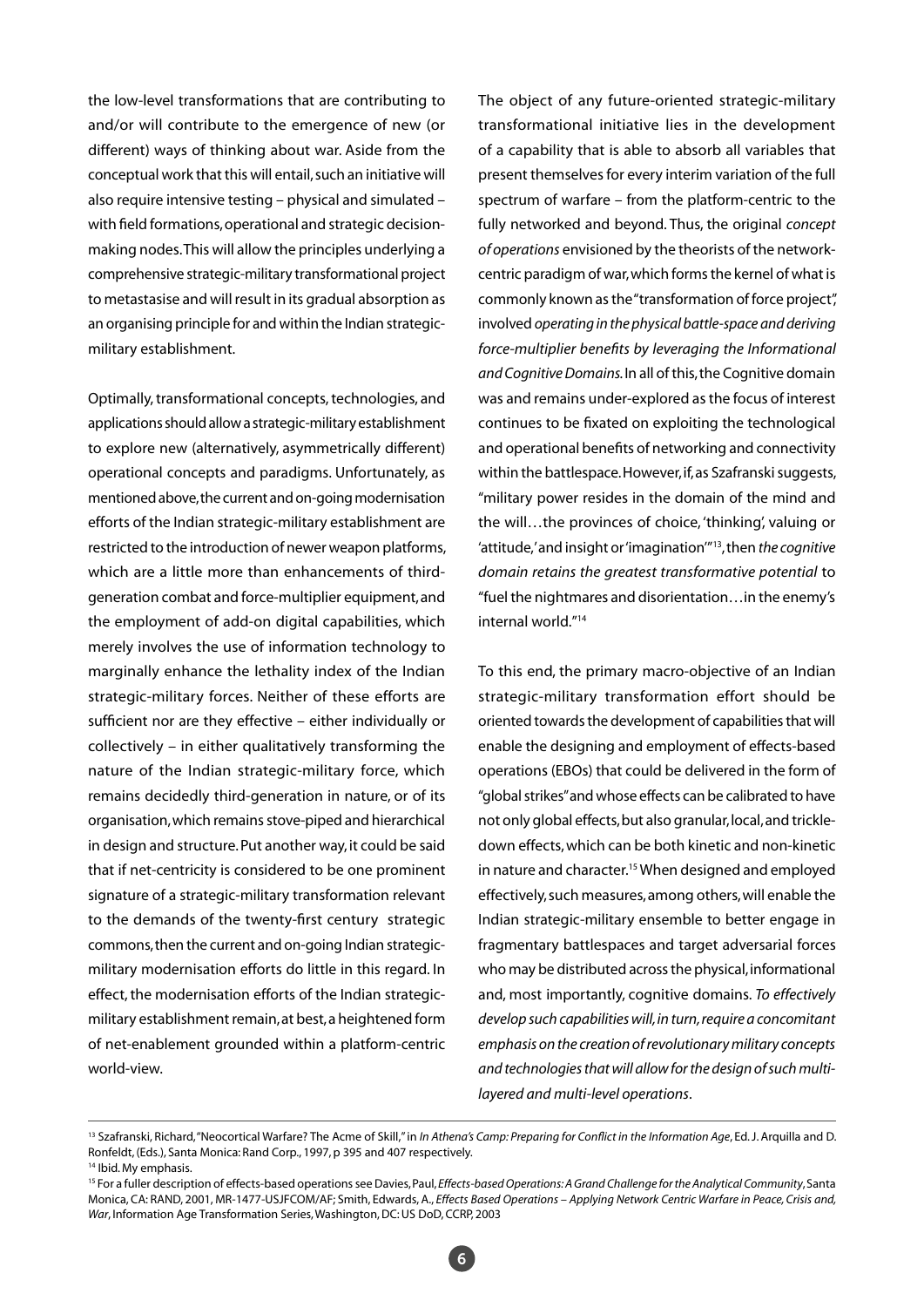As a necessary corollary to the above, a prospective Indian strategic-military transformation initiative will also need to focus on developing concepts and capabilities that will interdict, infect and distort an adversary's Common Operational Picture (COP), that is to say, his operational ecology. This can take place by (i) making available data/ information that is both misleading (deceptive) and malicious, (ii) distorting the data/information collection, processing, analysis and dissemination processes, (iii) infiltrating and modifying the processes by which the Common Operational Picture (COP) is created and cognised, (iv) creating instances of friction in the assembling of a Collective Engagement Capability (CEC), and (v) deliberately disturbing the Comprehensive Battlespace Awareness (CBA) of an adversary. It is important to note that *the posture necessary to fulfil this mandate will be unavoidably a long-range and offensively-oriented one with the deliberate intent to target an adversary's strategic and tactical battle-networks across the cognitive, informational and physical domains.* In this connection, it is important and necessary to distinguish this from what is commonly known as "cyber warfare". While some elements of the above actions may take the form of "cyber operations", collectively, they are more in the realm of what is best termed as "strategic information warfare", which includes, but also transcends, the operational-tactical nuances involved in cyber operations and cyber warfare.

One of the pre-requisites of being able to engage within fragmented battlespaces is the ability to operate outside a command and control structure that is beholden to the traditionally stove-piped decision-making systems endemic to strategic-military establishments. Thus, a critical element of an Indian strategic-military transformation initiative will involve creating conditions wherein agility of command and control (C2) functions can be fostered, and where C2 structures are designed in a flexible enough manner to exploit and operate within fragmentary battlespaces without disrupting the somatic coherence of the strategic-military establishment's structure. In other words, emergent battlespaces of the twenty-first century, which are increasingly being marked by varying degrees of information densities and rates of change, require an agile strategic-military ensemble which can effectively "sense and respond" to their stresses and strains. What the diagram below attempts to highlight is the organic flexibility that a twenty-first century strategicmilitary ensemble – both in terms of its C2 structure and operational capabilities - is required to exhibit to be able to "sense, respond, and evolve" to the pulls and pushes of the battlespaces of the twenty-first century without sacrificing the need to respond to the demands of traditional battlespaces.



#### *Figure 2: Strategic-military Challenges for C2 Structures in the foreseeable future* <sup>16</sup> *(modified by author)*

<sup>16</sup> Source: Alberts, David, S., "Complexity, Agility, and Network Centric Operations", Oct., 2007 and Schlicter, J., McEver, J., Hayes, R. E., "Maturity Frameworks for Enterprise Agility in the 21st Century", PMI Global Congress 2010, North America (Session #TRN10)

7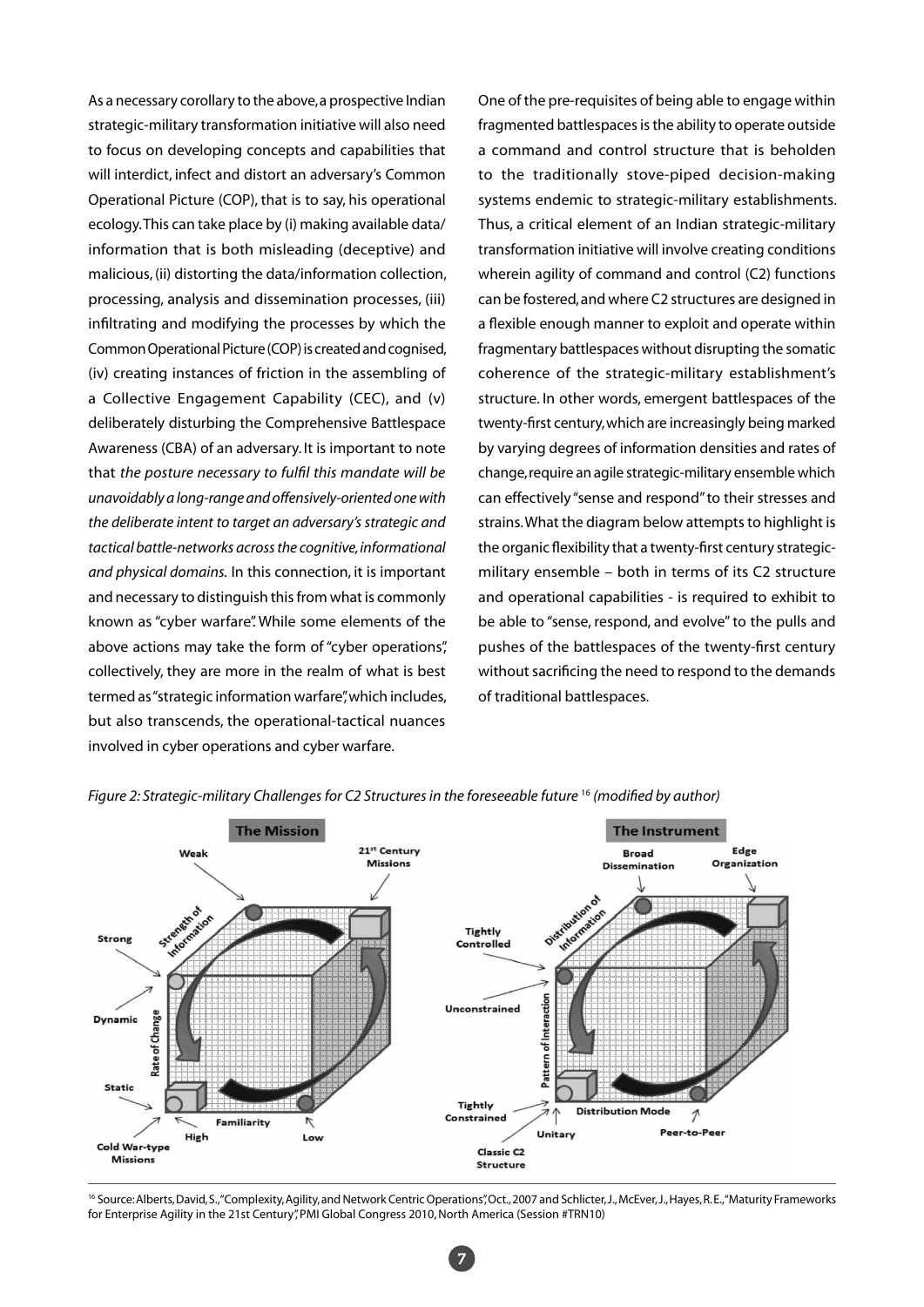To be able to achieve (and, potentially, transcend) these levels of C2 agility, an Indian strategic-military transformational initiative will have to lay emphasis on developing the concepts and related technologies of "self-synchronisation" and "self-awareness" of forces (manned and unmanned), wherein, with adequate (shared) awareness of a "higher command's intent", "edge elements" can take localised decisions based on their local perceptions and situations, while being wholly aware of the larger picture, thus, synchronising globally while acting locally. This, in turn, will have a cascading effect on how the Indian strategic-military establishment is organised. It will – to extract the maximum benefits from such an exercise – have to think in terms of progressively re-orienting itself from being a pyramidal and hierarchical structure into a flattened organisation that is capable of pushing "power to the edge".<sup>17</sup>

Consequent to this, the primary strategic-operational preconditions that an effective Indian strategictransformational initiative will need to take into account may be listed as under:

- 1. How to effectively engage with compressed (in terms of time and space) operations and levels of war?
- 2. How to transform into and/or create an agile, flexible, and responsive strategic-military ensemble that can effectively sense and respond to emergent battlespaces?
- 3. How to achieve rapid speed of command?
- 4. How to achieve dynamic self-coordination and selforganisation capabilities?
- 5. How to design force structures that can operate in dispersed and de-massed forms?
- 6. Determining what kinds of stealth/counter-stealth and "persistent gaze" capabilities are necessary for strategic, operational and tactical purposes
- 7. How to achieve superior information levels?
- 8. How to develop highly refined levels of "shared awareness"?
- 9. How to proactively alter initial conditions at increased rates of change in battle?
- 10. What kinds of deep sensor-reach capabilities require development to exponentially multiply the lethalityindex of combat forces?
- 11. Designing a wide array of pre-emptive precision strike capabilities
- 12. How to develop global strike capabilities that can have effective and impactful micro-level effects?
- 13. How to create and employ modular organisations of combat capabilities?
- 14. Determining the nature of, designing, and deploying resilient info-structures that can withstand the most arduous of combat conditions
- 15. Designing battlespace ontologies to facilitate the construction of combat-related service-oriented architectures for combat and training purposes
- 16. How to design and operationalise effects-based (kinetic and non-kinetic) operations?

Further, for these (and related) capabilities to be relevant in and for the battlespaces of the twenty-first century, it is also imperative for the Indian strategic-military establishment to identify some of the more critical *generic* science and technology (S&T) areas/domains around which they can be organised. A tentative list of such areas/ domains may be listed as under:

- 1. Big Data computing and analytic technologies (including AI-driven and semantic search and decisionmaking systems)
- 2. Artificial Intelligence (AI) with an emphasis on Natural Computing and Service-oriented architectures
- 3. Bio-chem-medical Sciences
- 4. Molecular Sciences/Nano Sciences
- 5. Space Sciences
- 6. Transformative/Adaptive Materials Sciences
- 7. Robotics
- 8. Information, Communication, and Network (including wireless) sciences and technologies
- 9. Cognitive, Behavioural, Neuro Sciences
- 10. Dynamic Networking and Sensor Technologies
- 11. Social Computing (including Human-Machine Interface technologies)
- 12. Energy Sciences

8

<sup>&</sup>lt;sup>17</sup> As Alberts and Hayes puts it, "Power to the edge involves the empowerment of individuals at the edge of an organization (where the organization interacts with its operating environment to have an impact or effect on that environment) or, in the case of systems, edge devices." See Alberts and Hayes*, Power to the Edge: Command and Control in the Information Age*, 2003, p5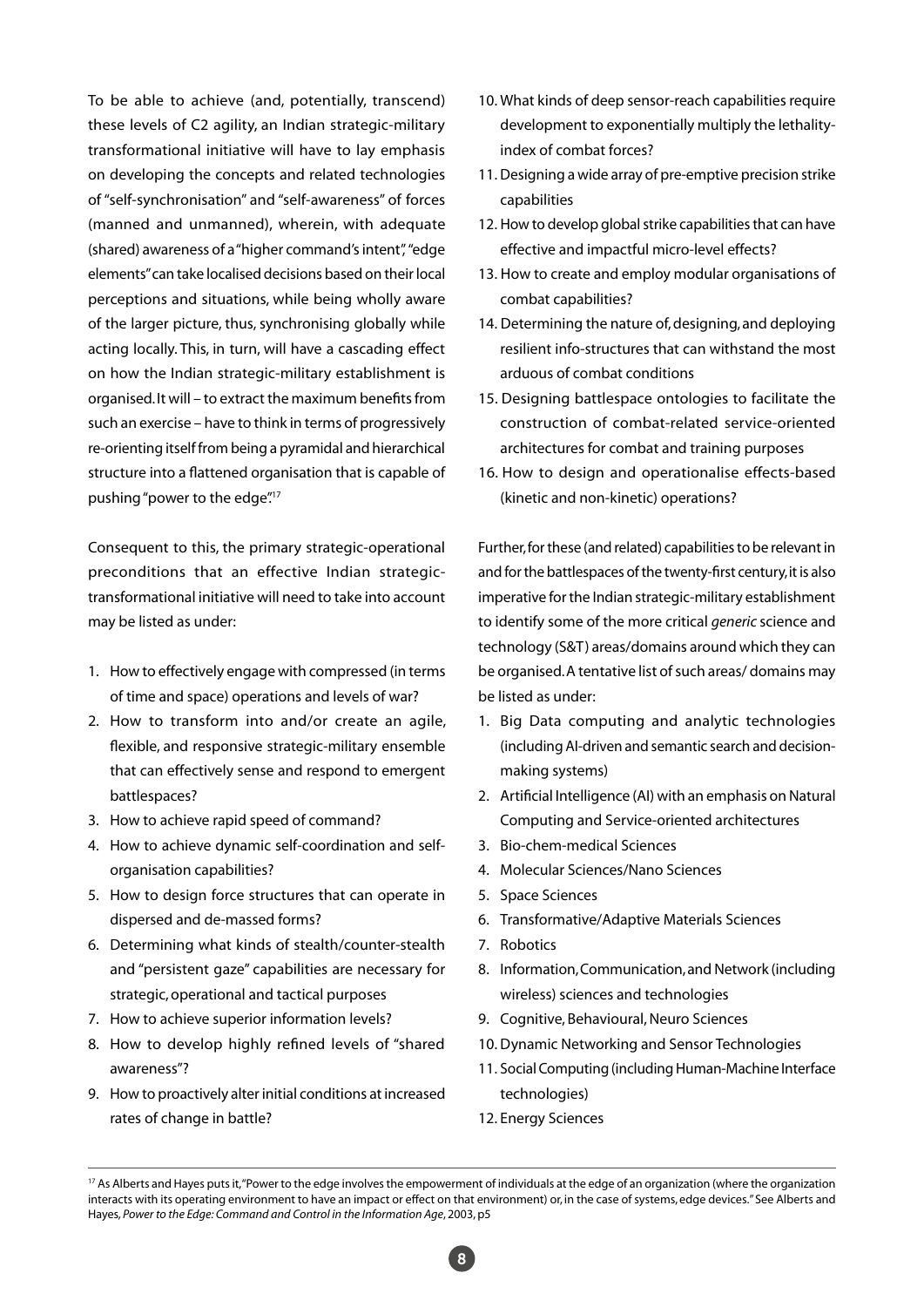When considered in the context of a deep and foundational strategic-military transformational effort, the identification of these areas/domains of S&T should serve as a prelude to their weaponisation. If we think of war as being a synthetic aggregation of people, technologies, processes and organisations, then it is useful to organise the areas/ domains listed above under such headings. One of the key advantages of doing so is that it will allow for developing possible linkages and co-development possibilities with the object of deriving cumulative benefits – both in

immediate operational terms and in terms of identifying areas where blue-sky research may be undertaken - with the object of subsequent weaponisation. The chart below depicts how such an organisation of the generic S&T areas – in their potentially weaponised form - may be undertaken. It is also indicative of the most likely ways in which fast-moving developments will take place and which will have a material and cascading impact on the transformation of war and its conduct.





# A Roadmap for an Indian Strategic-Military Transformation Program

"[Strategic-]Military transformation is the act of creating and harnessing a revolution in military affairs. It requires developing new technologies, operational concepts, and organisational structures to conduct war in dramatically new ways."18 Thus, if the Indian strategic-military complex intends to effect a deep and sustained transformation as opposed to a modernisation of its profile and capabilities, then the immediate task on hand is to design a credible roadmap for an India-specific Transformation in Strategic-Military Affairs. In the first instance, this would involve the following:

- 1. Accepting the fact that the nature and contours of the battlespace in the twenty-first century have changed irrevocably.
- 2. Appreciating the fact that transformations in strategicmilitary affairs are expressions of changes originally triggered by the production of revolutionary military concepts.
- 3. Making the creation of revolutionary military concepts involving force (in its various configurations) and its application the centrepiece of any strategic militarytechnological development process.
- 4. Developing and support research initiatives by which concept-creation and experimentation – with specific reference to war and its conduct – can be facilitated.
- 5. Creating doctrines and modes of operability organised around emergent military concepts.

9

<sup>&</sup>lt;sup>18</sup> Binnendijk, Hans, "Introduction" in *Transforming America's Military*, H. Binnendijk (Ed.), Washington, DC: National Defense Univ. Press, 2002, p xvii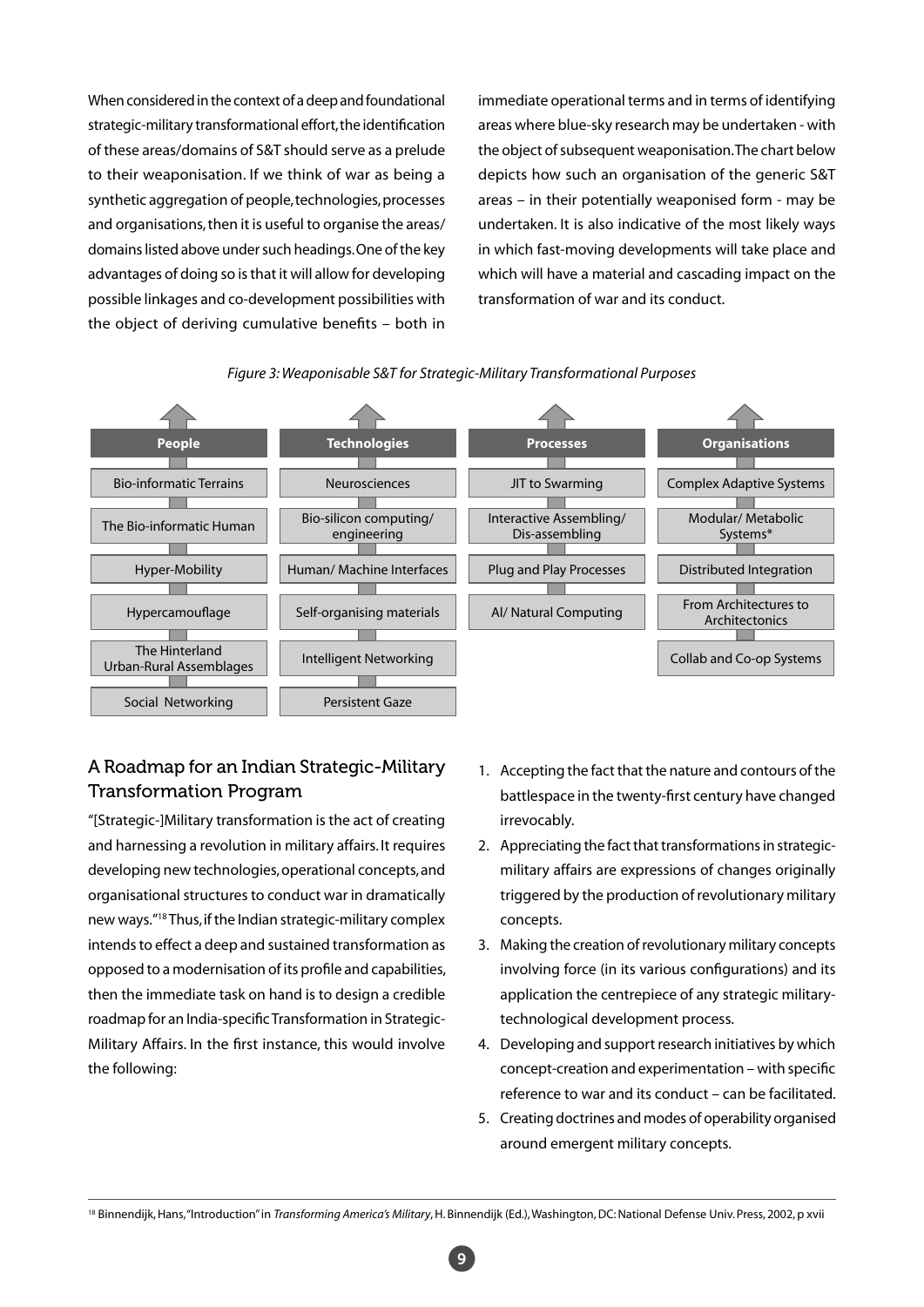At the heart of the matter lies the following:

- 1. Linking creativity to implementation by innovative concept-technology pairings
- 2. Exploring and experimenting with new ways of strategic-military thinking and modes of operability
- 3. Working at the intersection of unarticulated needs and non-consensual change in the wider socio-technicalstrategic-military domain
- 4. Identifying and managing disruptive strategic-military concepts and technological innovations
- 5. Identifying ways and means to instil an entrepreneurial strategic-military mindset.<sup>19</sup>

This can be achieved by:

- 1. Rethinking the nature and characteristics of emergent battlespaces;
- 2. Conceptualising revolutionary (strategic-military) concepts;
- 3. Conducting concept-technology paring exercises;
- 4. Conceptualising and developing evolutionary Battlespace Ontologies;
- 5. Designing service-oriented Combat Architectures;
- 6. Designing continuum-based Threat Identification and Evaluation Systems;
- 7. Developing multi-level Data Fusion capabilities

Simultaneously, efforts should be made to (i) create dynamic architectures that will allow for the formation of Common Operational Pictures, (ii) develop rapid Shared Situational Awareness Services, (iii) design flexible and extensible global and local info-structures to promote strategic, operational and tactical agility, (iv) formulate concepts and designs of Cognitive and Informational Battle Units.

An integral part of this process would involve the incubation and fostering of dynamic physical and simulation/emulation-based test-beds, which would be useful for testing and demonstrating the relevance of the concept-technology pairing solutions, proof of solutiondesigns, the integrative and extensibility potential of solution components, performance under simulated

(constrained) field scenarios, and for supporting limited in-field engineering studies. These efforts would not/ should not be independent and/or mutually exclusive processes; instead, they should be integrated efforts that should, optimally, segue into each other and, in this way, will necessarily have cascading effects and impacts on successive developments.

The operative assumption – as mentioned above – is that emergent battlespaces may be expected to vary between platform-centric through a vast range of interim variations to fully networked states or conditions. Thus, the concepts, technologies, and operational solutions that the Indian strategic-military establishment should aim to develop by means of a sustained and evolving strategic-military transformation program must allow for operating in the full range of variations that a battlespace may exhibit due to any increase/decrease in the level of complexity and/ or evolution without any loss of command and control.

*In a generic sense*, therefore, the critical questions that such a transformation of force programme should pose for itself with respect to the above-listed aims and approach may be listed as, but not limited to, the following:

- 1. How to rethink the problematic of war, strategy, tactics in conjunction with emergent technologies and the human condition, *especially in the context of the deepfuture*?
- 2. How to design weapon-systems as a consequence of innovative concept-technology pairings?
- 3. How to harmonise between the dictates of a force modernisation strategy and a force transformation strategy?
- 4. How to efficiently translate (and, as a countermeasure, effectively distort the translation of) the data/information/intelligence that circulates between and across the Physical, Informational and Cognitive Domains?
- 5. How to leverage (indeed, shift the weight of battle to) the Cognitive Domain to influence strategic-military operations across the Physical and Informational Domains?

<sup>19</sup> A modified version of these points was originally listed on the Office of Force Transformation, U.S. DoD website and was available at http://www. oft.osd.mil/apart.cfm, which is currently unavailable (as of June 20<sup>th</sup>, 2013). However, a tangential reference to this may be elicited from a briefing made by the Late VADM Arthur Cebrowski, Director, Office of Force Transformation which may be accessed at: http://www.au.af.mil/au/awc/awcgate/ transformation/t11272001\_t1127ceb.htm. Accessed on June 20<sup>th</sup>, 2013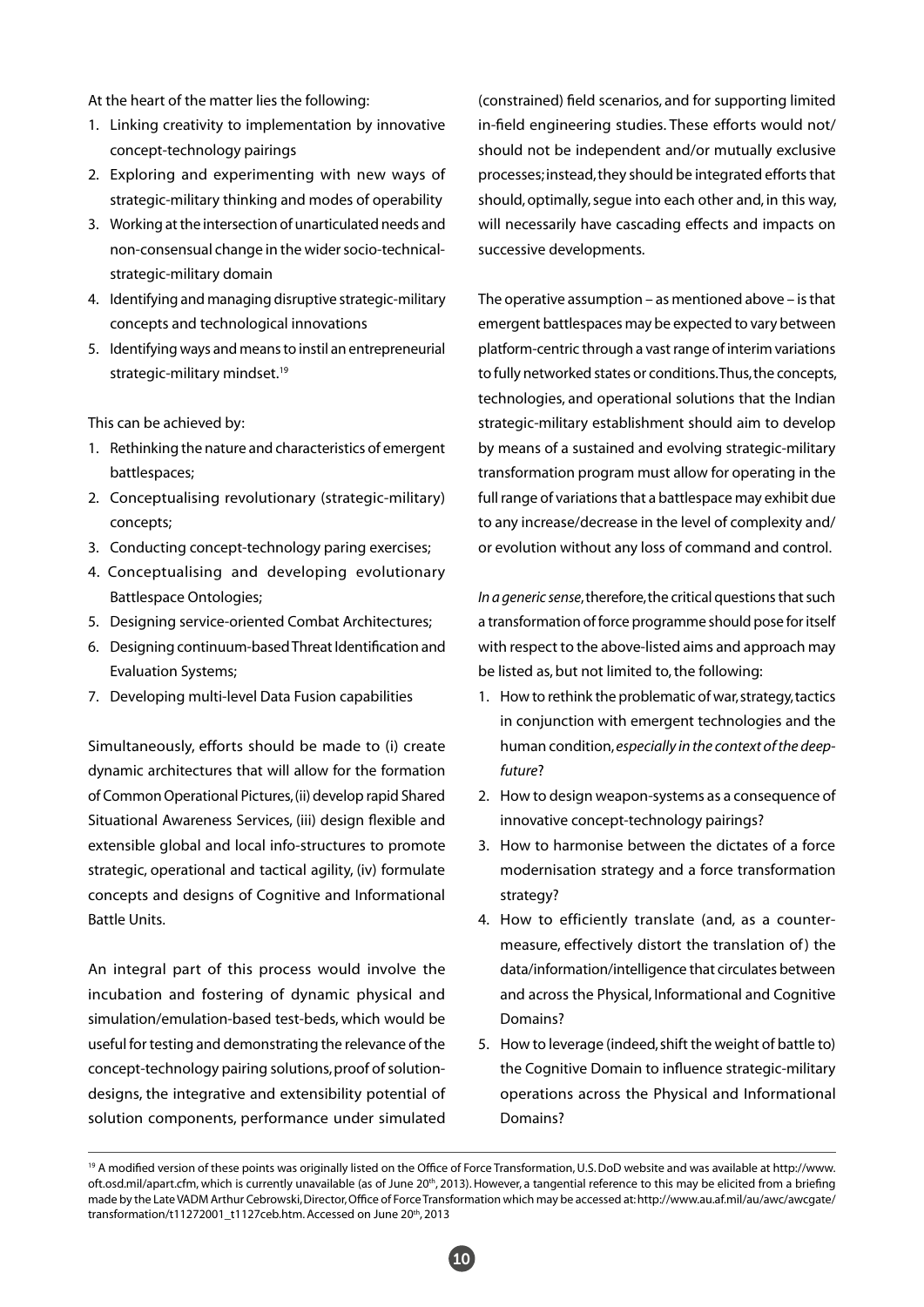- 6. How to create a C2 ensemble that can display a very high level of agility, flexibility, and resilience?
- 7. How to create fragmentary battlespaces thereby denying an adversary the ability to identify and target critical centres of gravity?
- 8. How to operate in battlespaces of one's own choosing and, in turn, refuse to operate within a battlespace crafted by an adversary?
- 9. How to design effects-based operations that deliberately creates asymmetric conditions within which an adversary may be compelled to wage war?
- 10. How to deny an adversary the acquisition of a wide range of data - at various levels of granularity - thereby also denying the adversary the ability to construct common operational pictures with high levels of confidence?
- 11. How to interdict the hardware and software systems that are progressively underwriting the information grid?
- 12. How to ramp up offensive strategic informationwarfare systems that can be employed both during wartime and during times of peace?
- 13. How to develop training procedures that will allow for individual creativity to come into play – conceptually, technically and operationally - within the formalised environments of the military establishment?

The above being given, it is also important to recognise that the panacea to the problems posed by emergent battlespaces is not necessarily scientific-technological in nature and character. Indeed, formulating purely scientifictechnological solutions to the demands of emergent battlespaces may not always lead to desired outcomes. Perhaps a more effective approach may be to harness science and technology to serve an Indian strategicmilitary transformational design. In other words, *concepts*, which are a product of the imagination, should be the vanguard in the designing of an Indian strategic-military transformation project with science and technology playing the critical role of actualising such concepts into employable solutions. Further, given that science and technology are near-universal in nature, the key factor of differentiation between competitors in the global strategic-military space lies in how concepts are designed and how they are paired with technologies. It is important to remember that while the science and technology may be mirrored, concepts are less easily replicated for they are products of knowledge-networks that are usually specific to philosophico-cultural milieus. India, like China, in this instance, is in a position of relative advantage given her rich cultural and philosophical traditions which, if carefully considered, may provide a rich source bed from which startlingly innovative strategic-military concepts may be fashioned. It is, therefore, important to recognise and appreciate the fact that the way by which an Indian strategic-military transformation project will come to realise its full potential and, over time, be able to distinguish itself from other such competing projects that may be currently underway globally (or that may be undertaken in the future) is by foregrounding innovative concepts, that is to say, by designing (and operationalising) revolutionary military concepts.

#### Conclusion

Any initiative that aims to effect a strategic-military transformation must remain cognisant of the dangers that attend such a venture. Earlier, in passing, we had occasion to contrast the projects of transformation and modernisation. It is important to bear in mind that these projects are not mutually exclusive. In the specific instance of an Indian strategic-military transformation, given the recurrent threats that India faces along her northern and western borders, it would be unwise to initiate a wholesale transformation of her strategic-military forces. A more nuanced approach would involve creating a core transformational space that would spearhead such a process. The objective, in this instance, should be to have a core strategic-military transformation process exercising a centrifugal-like force – over time – across the entire Indian strategic-military spectrum. In other words, *a strategicmilitary transformation with Indian characteristics should be revolutionary in nature, but evolutionary in character*. When rendered in the form of a matrix, this may be represented as per the diagram below.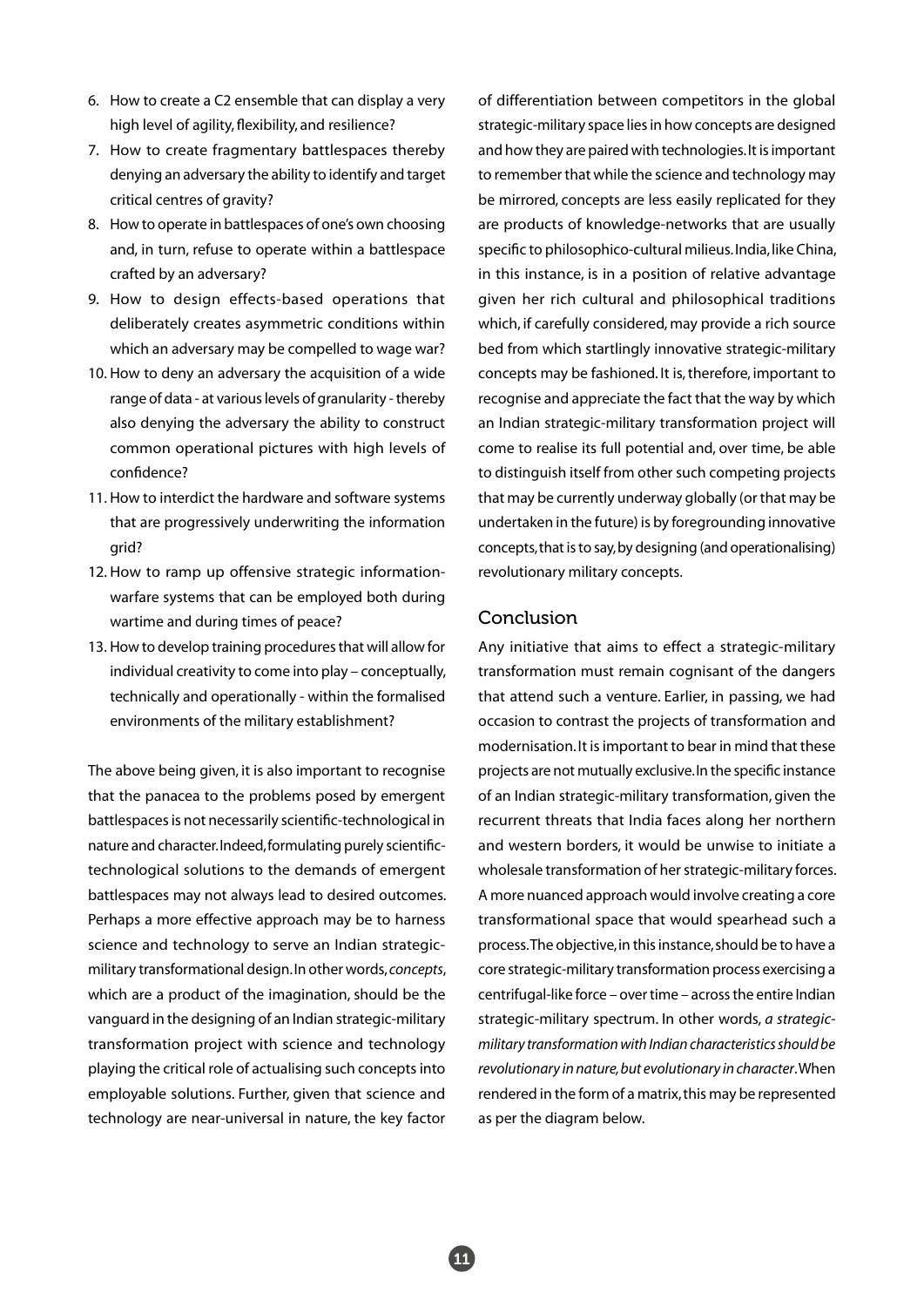*Figure 4: Situating an Indian Strategic-military Transformation Initiative*



It is also worth pointing out that a nation-state's strategicmilitary ensemble's plasticity, malleability, elasticity, resilience – or lack thereof – is evident in the manner in which it contends with *technological and doctrinal surprise* in the battlespace. This is one of the most critical challenges that a strategic-military ensemble can face. It is under such situations that its adaptability, resilience, depth of capabilities, modularity, tactical flexibility, operational elasticity etc. are put to severe test. Thus, how a strategicmilitary ensemble manages technological and doctrinal surprise/change in a comprehensive battlespace (that includes but which is not limited to the operational level) may be said to be indicative of its *transformational quotient*. Based on this, it could be said that in modern and emergent battlespaces, given the pace at which technology and doctrine (science and strategy at a higher level of abstraction) are pushing the envelope of "what is possible", strategic-military competition is, in effect, a competition between transformational quotients. Seen in

this light, therefore, being compelled to assume a reactive stance in the face of techno-doctrinal surprise/change is already a measure of accepting defeat.

There is an undeniable strategic-military imperative to expose the Indian strategic-military establishment to concepts and technologies pertaining to the transformation of force in a structured and programmatic manner. This process will necessarily involve developing and disseminating revolutionary strategic-military concepts, which would be actualised technologically and operationally - in an evolutionary manner. This will allow the Indian strategic-military establishment to gradually absorb such transformations and segue towards the creation and exercise of capabilities that will enable it to effectively address and confront the vagaries of the twenty-first century battlespace and the evolving "strategic-military commons".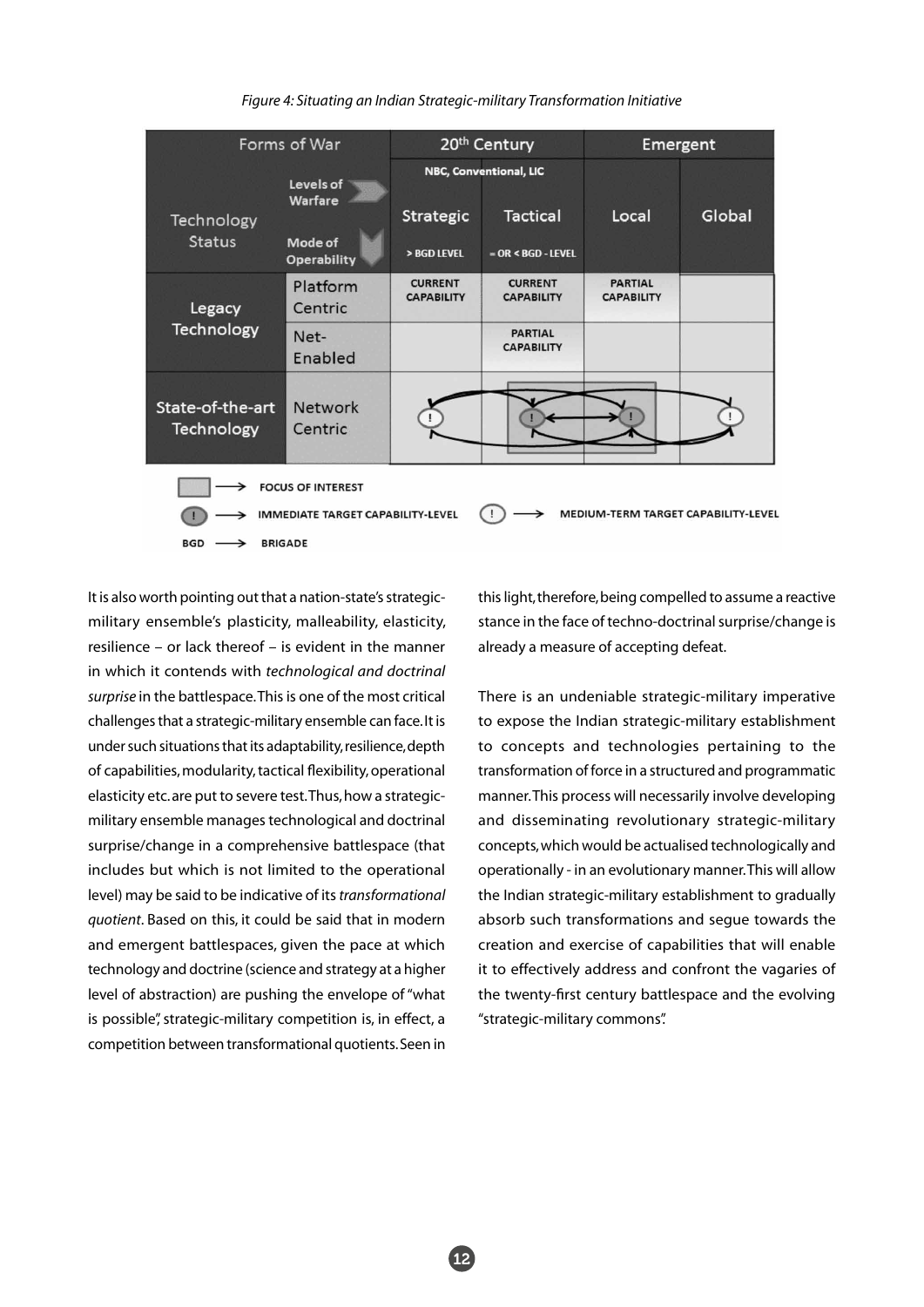### Author's Biography

**Dr Manabrata Guha** is a Prize Fellow at the Department of Politics, Languages, and International Studies at the University of Bath, U.K.. He is also an Adjunct Faculty Member of the National Institute of Advanced Studies, Bangalore, India and a Hon. Distinguished Fellow at the

Center for Joint Warfare Studies, New Delhi, India. He is the author of *Reimagining War in the 21st Century: From Clausewitz to Network-Centric Warfare* (Routledge, 2011) and is an Associate Editor of the *European Security.*

# About the Project on Strategic Stability in the 21<sup>st</sup> Century Asia

Since June 2012, this project by the Institute of Defence and Strategic Studies (IDSS is a constituent unit of RSIS) has been engaged in identifying and analysing the key sources of strategic stability and instability in contemporary Asia. We sought to augment the prevailing understanding of how forces that stabilise Asia can be strengthened, and how forces that destabilise Asia (or have the potential for doing so) can be managed, and their adverse effects mitigated or contained.

The project addresses three key research concerns: First, examine major power relations in Asia. Second, analyse interstate dynamics within the maritime domain. And finally evaluate the impact of new and emerging military technologies in Asia. To that end, we organised three workshops during January-February 2013. We also commissioned a number of policy briefs, research papers, monographs, and edited volumes on critical security issues that have the potential to affect the security order in Asia over this decade.

The project is funded through a grant from the Chicago-based John D. and Catherine T. MacArthur Foundation.

# About the S. Rajaratnam School of International Studies

The S. Rajaratnam School of International Studies (RSIS) is a professional graduate school of international affairs at the Nanyang Technological University, Singapore. RSIS' mission is to develop a community of scholars and policy analysts at the forefront of security studies and international affairs. Its core functions are research, graduate education and networking. It produces cutting-edge research on Asia Pacific Security, Multilateralism and Regionalism, Conflict Studies, Non-Traditional Security, International Political Economy, and Country and Region Studies. RSIS' activities are aimed at assisting policymakers to develop comprehensive approaches to strategic thinking on issues related to security and stability in the Asia Pacific.

For more information about RSIS, please visit www.rsis.edu.sg.